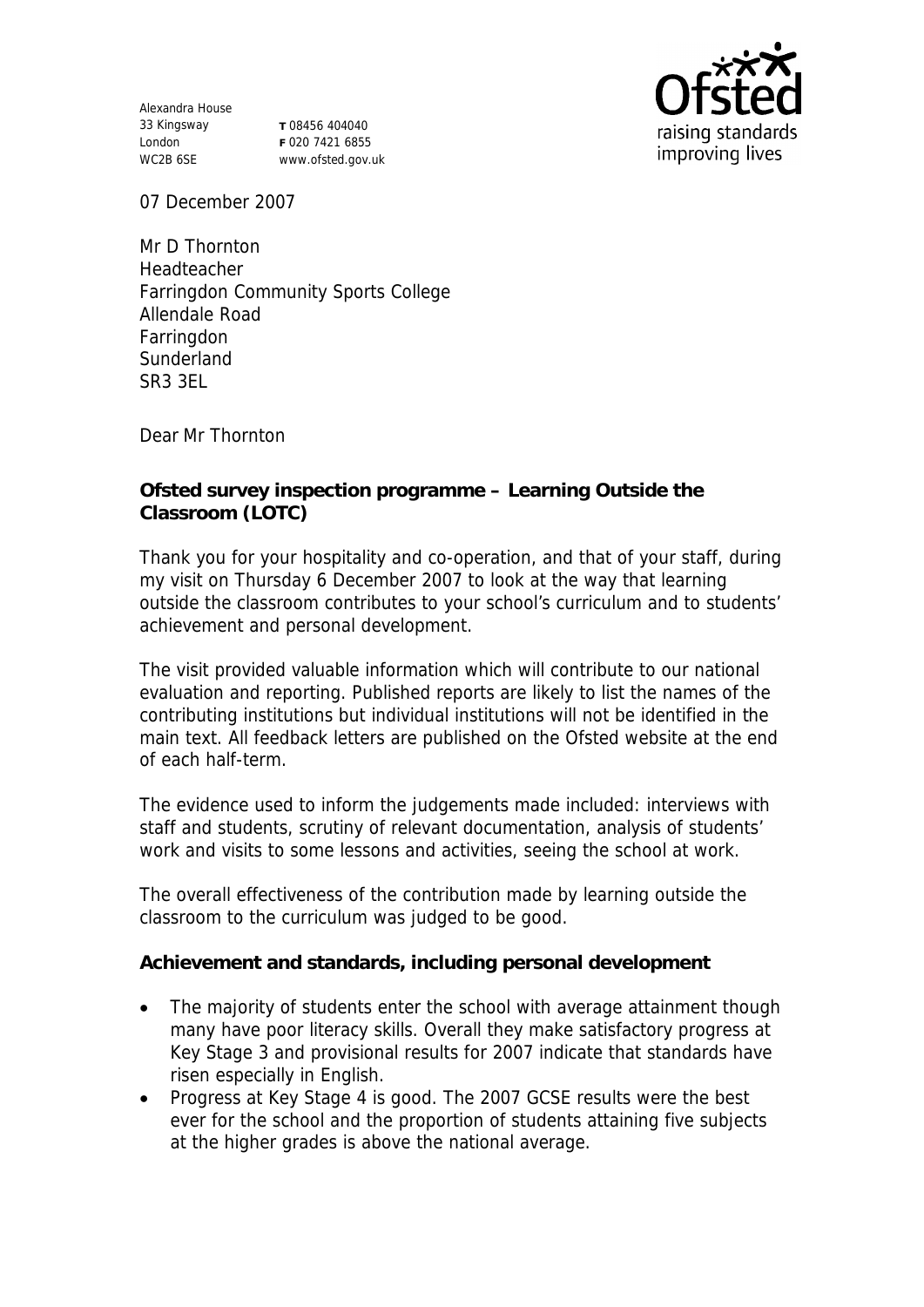- Students' behaviour on my visit was good. I observed many examples of students being polite and well mannered. They clearly enjoy school and are well-motivated.
- Students talk willingly about the impact work outside the classroom has upon their learning and personal development. They particularly enjoy the 'Activity Days' and the 'Community Days' and can say how learning outside of the classroom has helped improve their motivation, as well as their ability to work in groups and their confidence in performing in front of their peers. They also noted how activities outside the classroom had broadened their horizons in relation to career opportunities.
- The activities in LOTC are formally evaluated by staff who lead them. Through student questionnaires and staff evaluations, you can point to the way in which LOTC has enhanced the personal development of students in particular. The monitoring and evaluation of the impact of such learning upon achievement and standards, though, is underdeveloped, as is the involvement of the students in this process.

**Quality of teaching and learning within LOTC**

- In the lessons visited, students displayed good attitudes to learning. Teaching was engaging and students were responding well.
- The planning, preparation and follow up activities for LOTC are thorough, and this is particularly to be seen in the work linked to GCSE courses. In media, for example, the students could explain how the skills learned on their visit to the Museum of Film, Photography and Television in Bradford had helped them back in the classroom. In history, student feedback questionnaires on activities outside the classroom had been pivotal in helping staff to develop future plans. However, this good practice is not universal.
- Students' experiences of learning outside the classroom are recorded and shared in a variety of ways. The school newsletter 'Farra News', the extensive displays around the school and the comprehensive folders of evidence, including photographs and DVDs, reveal the plethora of activities which take place and the enthusiasm of the students involved. Students think LOTC helps develop their knowledge, understanding and skills and they particularly enjoy the 'practical' nature of many of the activities. They also spoke of how these activities helped them to have greater self-esteem and to raise their aspirations.

**Quality of the contribution made by LOTC to the curriculum** 

 You have a clear rationale that places LOTC as an integral and essential part of the curriculum. All subjects are involved in a range of activities outside the classroom for each year group. There is no differentiation between learning outside and inside the classroom; the emphasis is just upon learning and upon encouraging your staff to use the most appropriate strategies. This helps to explain the improving achievement made by the students.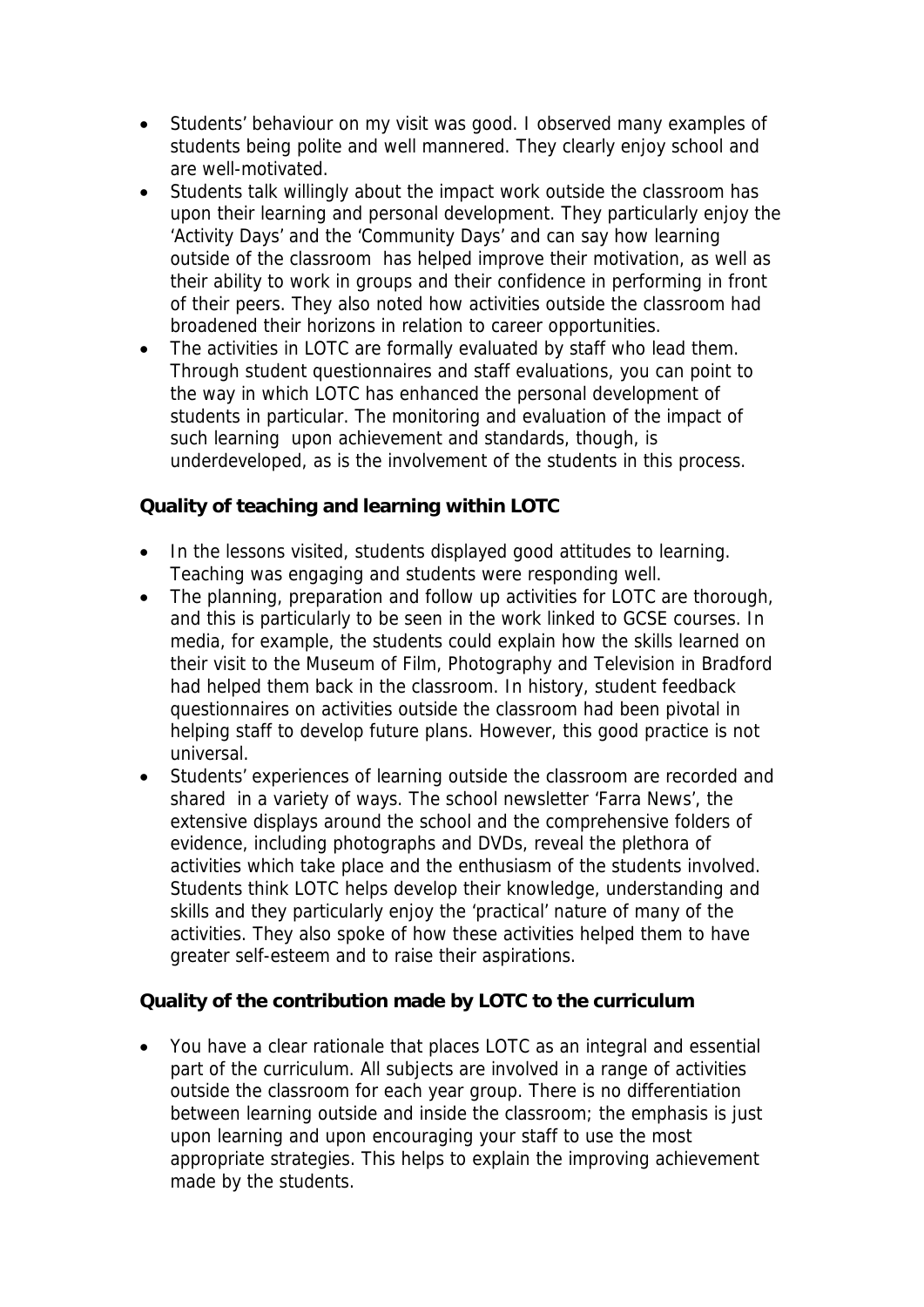- The curriculum is carefully designed and developed to meet the needs and interests of the students. The range of opportunities is extensive and the students appreciate this. The Young Apprenticeship courses are making a particularly effective contribution to engaging students at Key Stage 4 both at school and in their work placements.
- LOTC activities are well planned with follow-up work identified for future lessons. This is shown in the very useful overview summary you produced in which staff in each subject area provided evidence in answer to a series of questions notably, 'What happens in the classroom to reinforce this learning experience?'
- There is an extensive and successful range of clubs and opportunities for students outside school hours. Participation is recorded but whole-school systems for evaluating this data are not in place.

**Leadership and management of LOTC**

- You are passionate about improving learning and raising achievement and in using LOTC as a means of accomplishing this. This enthusiasm and commitment is shared by your senior leadership colleagues and by the middle leaders and classroom teachers I interviewed, all of whom displayed a belief and commitment to LOTC.
- You and your colleagues are aware of the possible barriers to participation but you work hard to deal with these; by offering a range of opportunities and providing financial support as needed, for example, you ensure that costs do not prohibit involvement.
- The administration of external visits is comprehensively managed by the educational visits co-ordinator and his team. Planning is thorough and procedures for health and safety and for risk assessment are fully in place. Parents are well informed and you adhere closely to the local authority's policy and guidelines.
- Overall the leadership and management of LOTC are good, with you and your senior colleagues giving a firm steer. You have a clear vision of its role and value for the students and of the importance of developing further the monitoring and evaluation of the wide range of LOTC activities which you undertake.

## **Inclusion**

- You lead an inclusive school in which the needs of all students are a priority for you and your staff.
- Students are encouraged to participate in the wide range of extracurricular activities which are on offer and their participation is carefully monitored. The evaluation of that involvement, however, is underdeveloped.
- The student voice is strong and the students feel that they are consulted and listened to, though this view was expressed more confidently by students in Key Stage 4 than those in Key Stage 3. The opportunity for